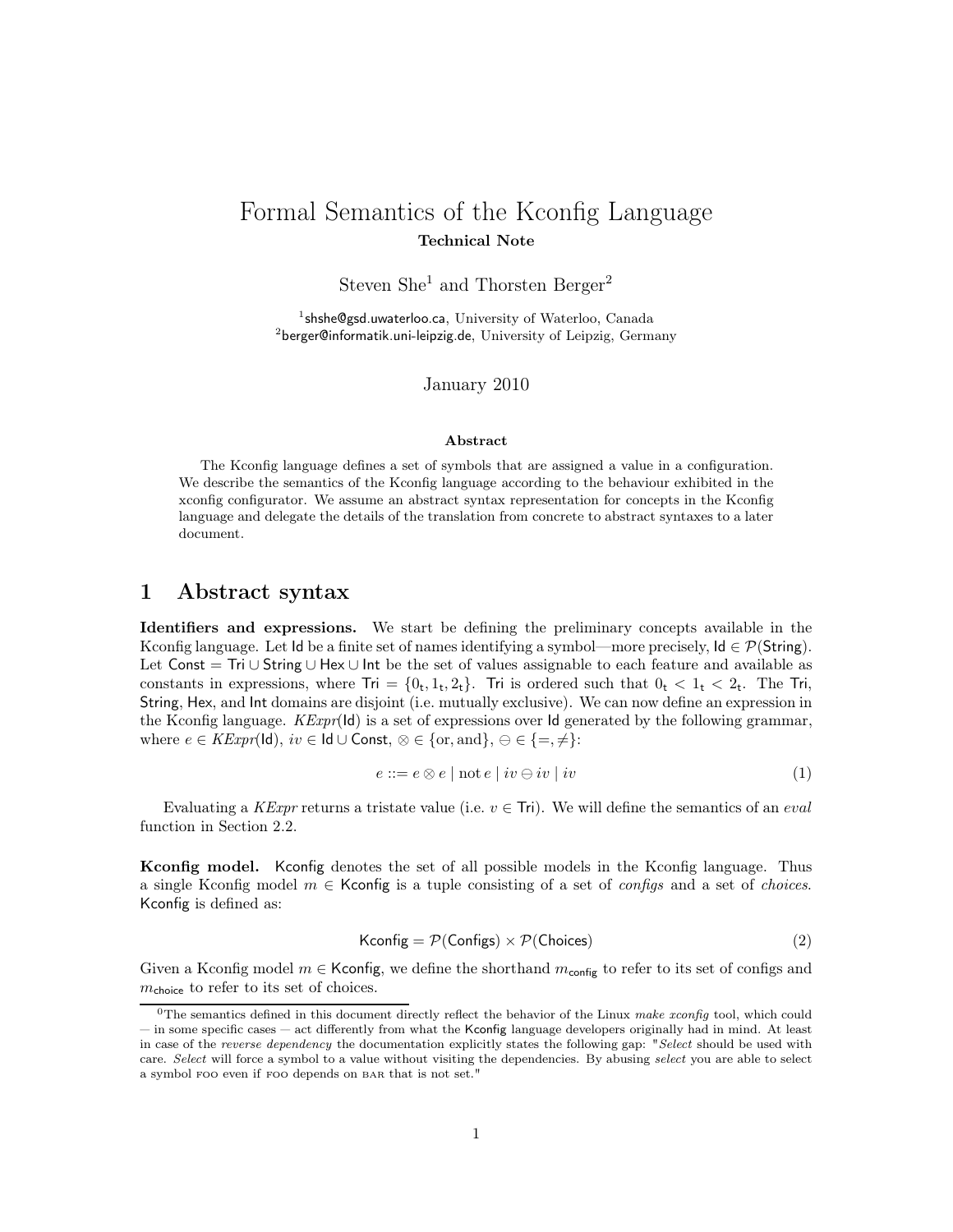Configs are the primary components of a Kconfig model. A config defines a unique identifier with type, a prompt condition — a condition that determines when a config becomes user-changeable, a list of defaults, a expression denoting its reverse dependency — the conditions that would forcefully enable this feature through a *select* statement, and a set of ranges — restrictions on the value for configs or hex type. We define Configsas follows:

Configs = Id × Type × 
$$
KExpr(\text{Id}) \times \text{Default} * \times KExpr(\text{Id}) \times \mathcal{P}(\text{Range})
$$
 (3)

where,

- Type  $=\{\text{boolean}, \text{tristate}, \text{int}, \text{hex}, \text{string}\}\$  denotes a type and consequently the possible values for the config.
- Default =  $KExpr(\mathsf{Id}) \times KExpr(\mathsf{Id})$  denotes defaults. The first  $KExpr$  denotes a default expression (i.e. that is evaluated and assigned to the symbol) and the second KExprdenotes the condition required for the default to become effective.
- Range = ( $Int \cup Hex \cup Id$ ) × ( $Int \cup Hex \cup Id$ ) ×  $KExpr (Id)$  is a triple consisting of a lower bound, an upper bound and a condition. Note the absence of Tri in the lower and upper bounds of the range; this is due to ranges being only effective on int and hex-typed configs as we will describe in the following paragraph.

We further define a function  $\mathsf{Id}(m)$  to denote identifiers of configs in the model m:

$$
Id(m) = \{ n \mid (n, \_, \_, \_, \_, \_ ) \in m_{\text{config}} \}
$$
\n(4)

The second component of Kconfig refers to a set of choice nodes. A choice is an abstract construct that defines no symbol in the configuration, however, it imposes additional constraints on its nested elements. We define choices as a quadruple consisting of a type where boolean or tristate are the only valid types, a flag indicating whether the choice is mandatory, a prompt condition followed by a set of identifiers indicating its members. The set Choices is defined as:

$$
Choices = {boolean, tristate} \times \text{Bool} \times \text{KExpr}(\text{Id}) \times \mathcal{P}(\text{Id}(m))
$$
\n(5)

Well-formedness rules. Given an element  $(\_, t, \_, \_, rev, rngs) \in$  Configs, this config is wellformed if the following conditions are satisfied:

• The reverse dependency of configs with type int, hex or string must be  $0_t$ . In other words, no config may select a config that is not of type boolean or tristate.

$$
(rev \neq 0_t) \implies t = \text{boolean} \lor t = \text{tristate}
$$
 (6)

• Ranges can only be defined on configs with a numerical type, namely int or hex types. Thus, the following constraint must hold for a config to be well-formed:

$$
(|rngs| > 0) \implies t = \text{int} \lor t = \text{hex}
$$
\n<sup>(7)</sup>

Brief note on concrete syntax translation. Menuconfigs and menus are first-class concepts in the concrete syntax of the Kconfig language. However, both of these concepts are not present in the abstract syntax. First, menuconfigs are semantically identical to configs and only differ in terms of its appearance in the configurator; thus, we model menuconfigs as configs in the abstract syntax. Menus do not define a symbol; thus menus are not present in a configuration. However, menus can impose constraints on its nested elements. We handle these constraints via a syntactic rewrite on the prompt, default and range conditions of all nested symbols. Details for this syntactic rewrite will be provided in later document.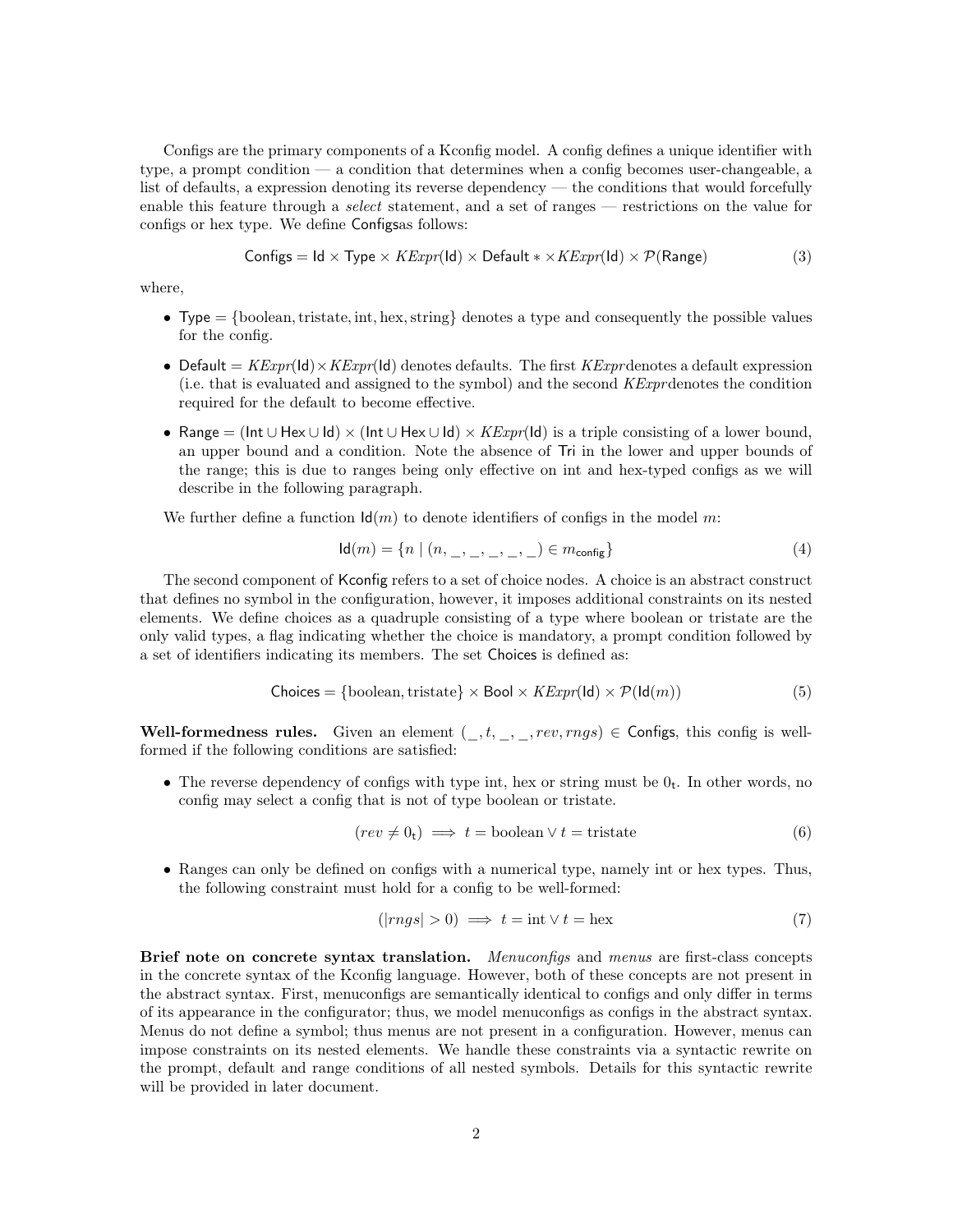## 2 Semantics

#### 2.1 Semantic domain

A configuration of a Kconfig model is an assignment of values  $v \in$  Const to config elements. Thus, the set of all possible configurations is defined as:

$$
Confs = Id \to [Const]
$$
\n(8)

If  $c \in \mathsf{Consts}$  and  $x \in \mathsf{Id}$ , we write  $c(x)$  in order to refer to the value of identifier x under the configuration c. Now, we define the semantics of a Kconfig model in terms of sets of configurations. Thus,  $\mathcal{P}(\text{Confs})$  is our semantic domain. We define  $\lbrack \cdot \rbrack$ <sub>kconfig</sub> as the function that evaluates a Kconfig model and returns a set of valid configurations:

$$
\left[\cdot\right]_{\text{kconfig}} : \text{Kconfig} \to \mathcal{P}(\text{Confs})\tag{9}
$$

### 2.2 Global functions

We start with the definition of some functions used throughout the semantics. First, we define an interpretation of tristate values in boolean logic with bool: Tri  $\rightarrow$  Bool where Bool =  $\{T, F\}$ :

$$
bool(v) = \begin{cases} F & \text{iff } v = 0_t \\ T & \text{iff } v = 1_t \vee v = 2_t \end{cases}
$$
 (10)

Moreover, we define a function  $access$ : (Id ∪ Const)  $\times$  Confs  $\rightarrow$  Const that retrieves the value of either a constant or a symbol. When an identifier has the value of  $\perp$  (to be defined in Equation 14), then the access function returns the identifier itself in the form of a string:

$$
\text{access}(iv, c) = \begin{cases} iv & \text{iff } iv \in \text{Const} \lor (iv \in \text{Id} \land c(iv) = \bot) \\ c(iv) & \text{otherwise} \end{cases} \tag{11}
$$

Next, we define the function  $toStr$ : Const  $\rightarrow$  String that models the translation of a constant to a string representation. Let  $i \in \text{Int}$ ,  $h \in \text{Hex}$  and  $s \in \text{String}$ , in the following definition of toStr:

$$
toStr(0t) = "n" \tto Str(1t) = "m" \tto Str(2t) = "y"\ntoStr(i) = "n" + i \tto Str(h) = "0x" + h \tto Str(s) = s
$$
\n(12)

where the  $+$  operator is string concatenation.

Finally, the function  $eval: KExpr(\mathsf{Id}) \to \mathsf{Tri}$  describes the evaluation of a  $KExpr$  in the Kconfig language. We define *eval* recursively with  $e_1, e_2 \in KExpr(\mathsf{Id})$  and  $iv, iv_x, iv_y \in \mathsf{Id} \cup \mathsf{Const}:$ 

$$
eval(iv_x = iv_y, c) = \begin{cases} 2_t & \text{iff } toStr(\mathcal{acc}ss(iv_x, c)) = toStr(\mathcal{acc}ss(iv_y, c)) \\ 0_t & \text{otherwise} \end{cases}
$$
  
\n
$$
eval(iv_x \neq iv_y, c) = 2_t - eval(iv_x = iv_y, c)
$$
  
\n
$$
eval(\text{not } e_1, c) = 2_t - eval(e_1, c)
$$
  
\n
$$
eval(e_1 \text{ and } e_2, c) = \min(eval(e_1, c), eval(e_2, c))
$$
  
\n
$$
eval(e_1 \text{ or } e_2, c) = \max(eval(e_1, c), eval(e_2, c))
$$
  
\n
$$
eval(iv, c) = \begin{cases} v_{iv} & \text{iff } v_{iv} = \mathcal{acc} \text{ess}(iv, c) \land v_{iv} \in \text{Tri} \\ 0_t & \text{otherwise} \end{cases}
$$
  
\n(13)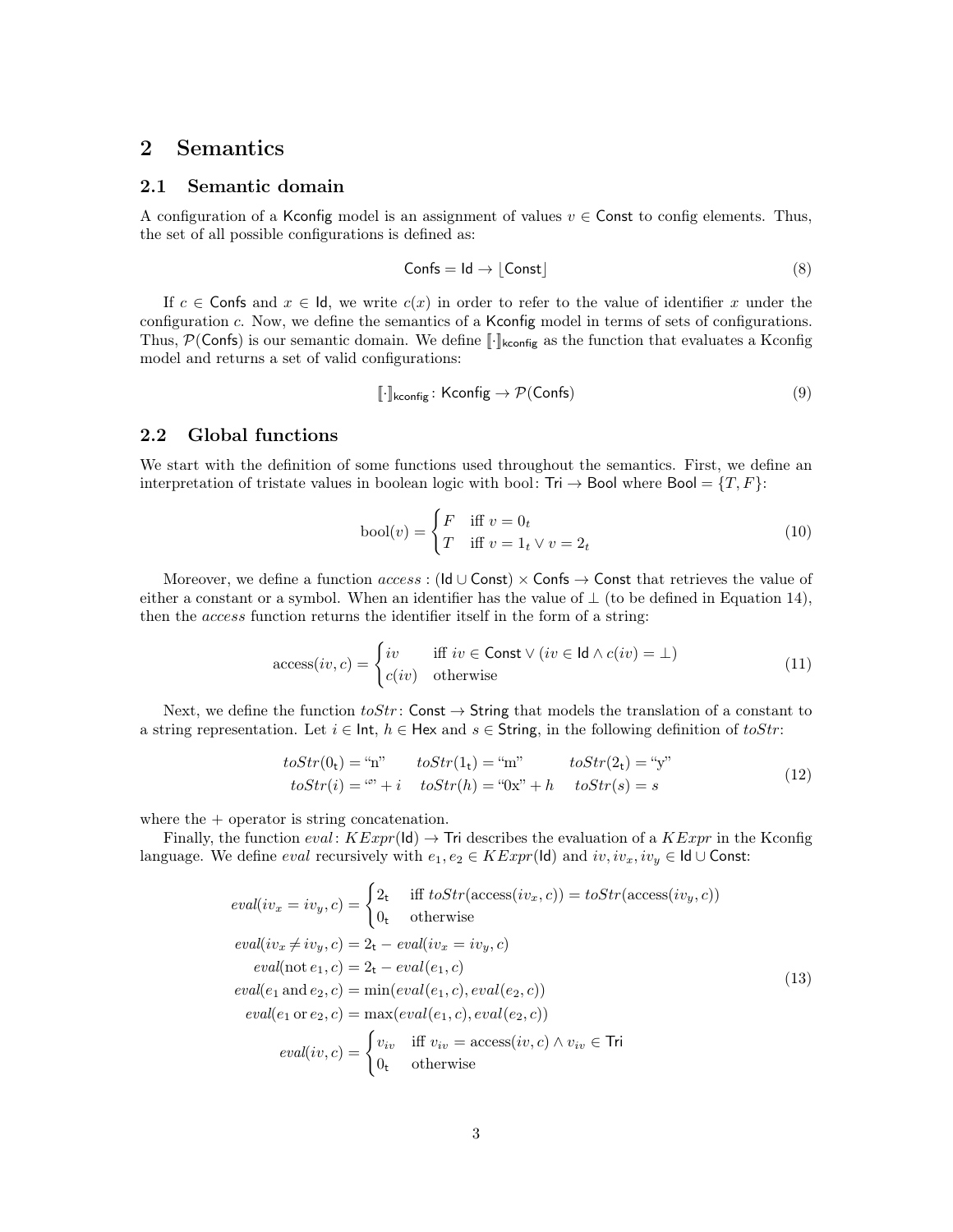### 2.3 Valuation functions

**Kconfig model.** We begin by defining the [·]<sub>kconfig</sub>. Given a Kconfig model  $m \in$  Kconfig, the semantics of a model is the intersection of all denotations across the model, configs and choices. In other words, the set of valid configurations for a Kconfig model is those configurations that satisfy all denotations.  $[\![\cdot]\!]_{\text{kconfig}}$ : Kconfig  $\rightarrow$  Confs is defined:

$$
[\![m]\!]_{\text{kconfig}} = \left(\bigcap_{n \in m_{\text{config}}}\!\!\![n]\!]_{\text{type}} \cap [\![n]\!]_{\text{bounds}} \cap [\![n]\!]_{\text{default}} \cap [\![n]\!]_{\text{range}}\right) \cap \left(\bigcap_{n \in m_{\text{choice}}} [\![n]\!]_{\text{choice}}\right) \tag{14}
$$
\n
$$
\cap [\![m]\!]_{\text{module}}
$$

Type. The first denotation pertains to the constraints imposed by a config's type. The type of a config restricts its valid values to those in its respective domain.  $[\![\cdot]\!]_{\text{type}}$ : Configs  $\rightarrow$  Confs is defined:

$$
\llbracket (n, t, \_, \_, \_, \_) \rrbracket_{\text{type}} = \begin{cases} \n\{c \in \text{Confs} \mid c(n) \in \text{Tri} \setminus \{1_t\}\} & \text{iff } t = \text{boolean} \\
\{c \in \text{Confs} \mid c(n) \in \text{Tri}\} & \text{iff } t = \text{tristate} \\
\{c \in \text{Confs} \mid c(n) \in \text{String}\} & \text{iff } t = \text{string} \\
\{c \in \text{Confs} \mid c(n) \in \text{Hex} \cup \{^{(n)}\}\} & \text{iff } t = \text{hex} \\
\{c \in \text{Confs} \mid c(n) \in \text{Int} \cup \{^{(n)}\}\} & \text{iff } t = \text{int}\n\end{cases} \tag{15}
$$

Upper and lower bounds. Next, the bounds denotation models the lower and upper bounds of a config. The lower bound is determined by the evaluation of a config's reverse dependency. Recall that the reverse dependency models the behaviour of the *select* statement in the concrete syntax. The upper bound is defined by a config's prompt condition. This denotation has no effect on configs of type int, hex, or string since the the reverse dependency that determines a lower bound is  $0<sub>t</sub>$ by our well-formedness rules, and the *eval* function returns  $0<sub>t</sub>$  when evaluating a value not in Tri.  $\lbrack \cdot \rbrack$ <sub>bounds</sub>: Configs  $\rightarrow$  Confs is defined:

$$
\begin{aligned} [[(n, \_, pro, \_, rev, \_)]_{\text{bounds}} &= \\ &\{c \in \text{Confs} \mid eval(c(n), c) \ge \text{Lower}(c) \land (\text{Upper}(c) < \text{Lower}(c) \lor eval(c(n), c) \le \text{Upper})\} \end{aligned} \tag{16}
$$

where  $Lower(c) = eval(rev, c)$  and  $Upper(c) = eval(pro, c)$ .

Defaults. Kconfig has support for setting a default expression for a config. The default expression interacts with the prompt condition that determines when the config is user-changeable. When the prompt condition is satisfied, then the user is free to set a value. However, when the prompt condition is not satisfied, the default determine the config's value. [ $\cdot$ ] default: Configs  $\rightarrow$  Confs is defined:

$$
[(n, \_, \_, \_{}defs, rev, \_)]_{\text{default}} =\n \{c \in \text{Consts} \mid \text{bool}(eval(pro, c)) \lor c(n) = \max(eval(\text{default}(defs, c)), eval(rev, c))\}\n \tag{17}
$$

where  $default: \mathcal{P}(Default) \times Type \times Const \rightarrow$  Const is a function that models the retrieval of a default. Recall that  $defs$  is a list of defaults (and thus ordered). The effect of a default's value depends on the type of its defining config. If the config is *boolean* or *tristate*, then the default value is evaluated to a value in Tri. Otherwise, the default value must be either an element of Const or Id. Let Nil be the empty list and :: be the list cons operator. Let  $t_{\text{Tri}} \in \{\text{boolean}, \text{tristate}\}$  and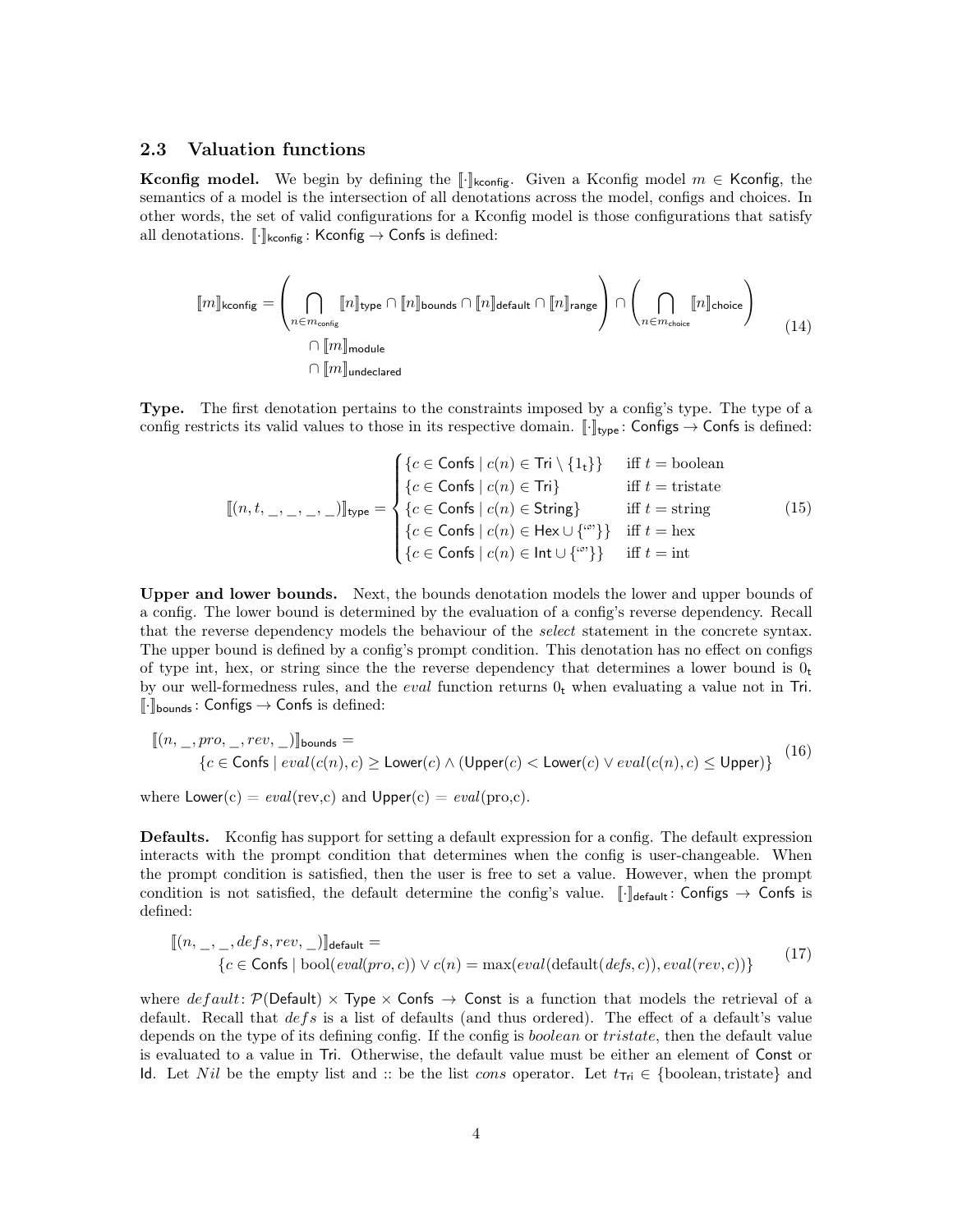$t_{\text{Entry}} \in \{\text{int}, \text{hex}, \text{string}\}.$  The *default* function is defined recursively, so we begin by defining its base cases:  $\begin{bmatrix} 1 & 0 \\ 1 & 1 \end{bmatrix}$ 

$$
\text{default}(Nil, t_{\text{Tri}}, c) = 0_t
$$
\n
$$
\text{default}(Nil, t_{\text{Entry}}, c) = \text{``''}
$$
\n
$$
(18)
$$

Equation 18 states that given an empty list of defaults, we return  $0<sub>t</sub>$  if the type is either boolean or tristate, or the empty string for types int, hex or string. Next, we define the recursive rule. In the following equation, we decompose the list into its head and tail components. First, we describe the function for boolean and tristate type:

$$
default( (e, cond) :: rest, t_{\text{Tri}}, c) = \begin{cases} eval(e, c) & \text{if } bool(eval(cond, c)) \\ default(rest, t_{\text{Tri}}, c) & \text{otherwise} \end{cases}
$$
(19)

Now for the remaining types:

$$
default((e, cond) :: rest, t_{\text{Entry}}, c) = \begin{cases} access(e, c) & \text{if } bool(eval(cond, c)) \\ default(rest, t_{\text{Entry}}, c) & \text{otherwise} \end{cases}
$$
(20)

**Ranges.** Ranges impose a lower and upper bound on the value of int or hex configs.  $\lceil \cdot \rceil_{\text{range}}$ : Configs  $\rightarrow$ Confs is defined as:

[[n, \_, \_, \_, \_, rngs)]]range = {c ∈ Confs | ∀(l, u, cond) ∈ rngs. bool(eval(cond, c)) → c(n) ≥ access(l, c) ∧ c(n) ≤ access(u, c)} (21)

Choices. A choice restricts the number of members that can be selected (i.e. have a value greater than  $0_t$ ). The choice denotation,  $\llbracket \cdot \rrbracket_{\text{choice}}$ : Choices  $\rightarrow$  Confs is defined:

$$
[(boolOrTri, isM and, prompt, mems)]_{choice} =
$$
\n
$$
{c \in \text{Consts} \mid bool(eval(prompt, c)) \to \text{Xor} \land \text{BChoice} \land \text{Mandatory} \quad (22)}
$$

where Xor defines the condition that one and only one member may be set to  $2_t$ :

$$
\mathsf{Xor} = \exists m_1 \in mems. \ (m_1 = 2_t) \to (\forall m_2 \in mems \setminus \{m_1\}. \ m_2 = 0_t)
$$
 (23)

If the choice is a boolean choice, then the only valid value for its members is  $2<sub>t</sub>$ . In combination with Xor, this defines that a boolean choice may have at most one member with a value not equal to  $0_t$  and that member must be set to  $2_t$ :

$$
BChoice = (boolOrTri = boolean) \rightarrow \exists m \in mems. \ c(m) = 2_t \tag{24}
$$

Finally, if the choice is *mandatory*, then at least one member must be selected:

$$
\text{Mandatory} = isM \text{ and } \rightarrow \exists m \in \text{mems. } c(m) > 0_t \tag{25}
$$

Modules. A special modules config is used to specify support for modules in the kernel. Disabling MODULES disallows the  $1<sub>t</sub>$  state for configs and effectively turns all tristate configs into boolean configs. A special symbol  $m$  is used in expressions to identify a dependency on the MODULES feature in the concrete syntax. Configs with a dependency on m cannot be selected (i.e. must be set to  $0<sub>t</sub>$ ) if MODULES is not selected. We assume that the special  $m$  identifier has been expanded to MODULES in the abstract syntax.

$$
\llbracket m \rrbracket_{\text{module}} = \{ c \in \text{Confs} \mid c(\text{MODULEs}) = n \to \forall i \in \text{Id. } c(i) \neq 1_t \} \tag{26}
$$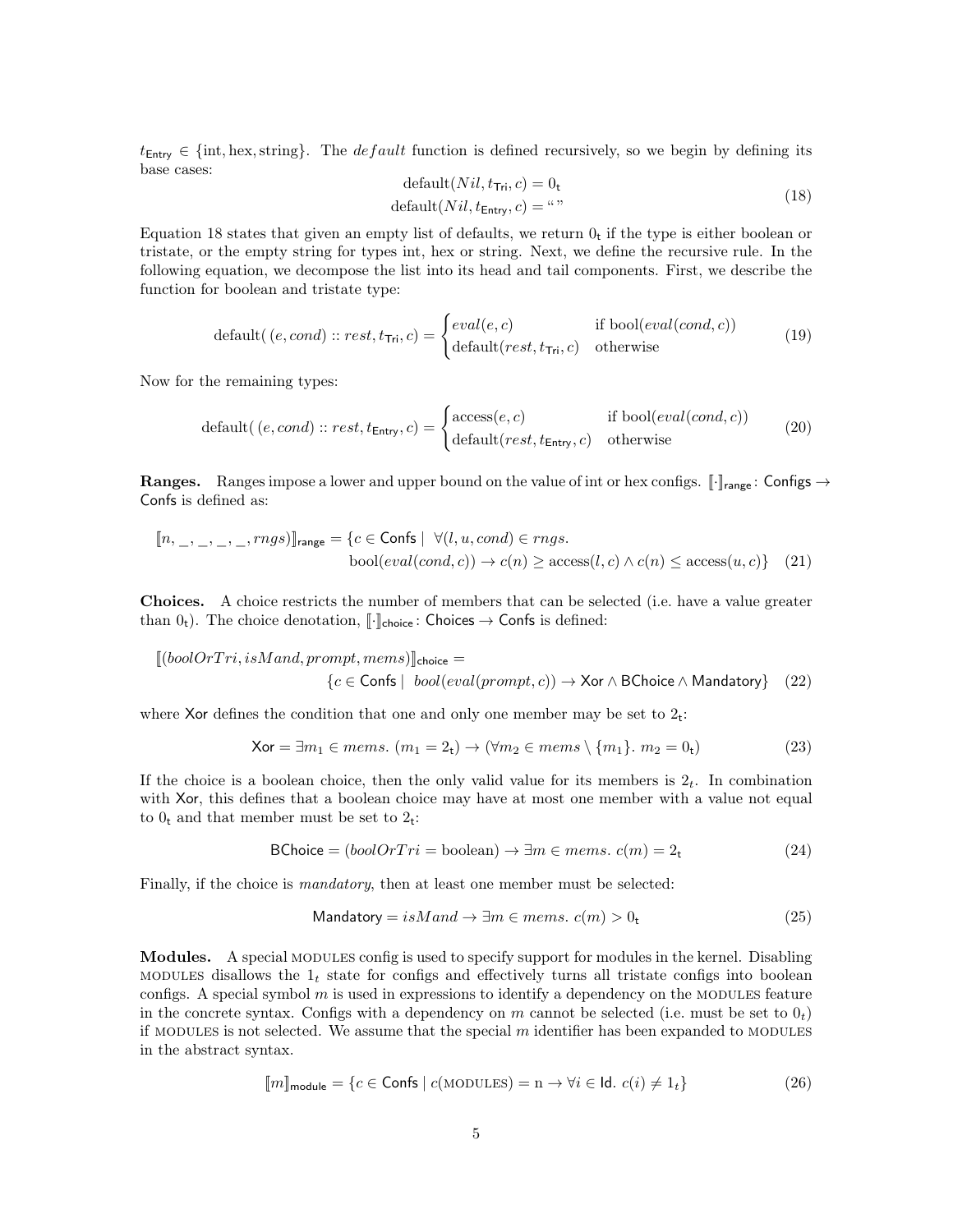|          | type             | interpretation in tristate logic          |
|----------|------------------|-------------------------------------------|
|          |                  | X tristate $X = y$ or $X = m$             |
| $\neg X$ | tristate $X = n$ |                                           |
| X        | boolean $X = y$  |                                           |
| $\neg X$ | boolean          | $X = n$                                   |
|          |                  | X string $X =$ "" (some non-empty string) |
|          | $\neg X$ string  | $X = ``$                                  |
| X        | int              | $X = i$ (some integer, including 0)       |
| $\neg X$ | int              | $X = ``$                                  |
| X        | hex              | $X = i$ (some hex)                        |
| $\neg X$ | hex              | $X = ``$                                  |

Table 1: Interpretation of propositional variables

Undeclared symbols. We also define the behaviour of undeclared symbols. The Kconfig language supports references to symbols that are not declared in constraints. These undeclared symbols are assigned the special symbol  $\perp$  in our semantics. The use of this symbol will become apparent in the definition of the *eval* function in Section 2.2. The  $\llbracket \cdot \rrbracket$ <sub>undeclared</sub>: Kconfig  $\rightarrow \mathcal{P}(\mathsf{Confs})$  denotation is defined as:

$$
[\![m]\!]_{\text{undeclared}} = \{c \in \text{Confs} \mid \forall x \in \text{Id} \setminus \text{Id}(m). \ c(x) = \bot\} \tag{27}
$$

# 3 1-Var Propositional Semantics

The goal of the propositional semantics is to achieve a weakening of the constraints of the full semantics.

**Rewrite rules for expressions.** The rewrite is a partial function that implements rewrite rules on expressions. The function rewrite:  $KExpr(\mathsf{Id}) \to KExpr(\mathsf{Id})$  is defined as:

$$
rewrite(e) = \begin{cases} 0 & \text{if } (e \text{ is an variable } \land typeOf(e) \in \{int, hex, string\}) \lor e = 0_t \\ 1 & \text{if } e = 1_t \lor e = 2_t \\ X \leftrightarrow Y & \text{if } e \text{ is } X = Y \text{ where X and Y are variables} \\ Use Table 1 & \text{if } e \text{ is } X = lit \lor X \neq lit \end{cases}
$$
(28)

We further define the function  $relax: KExpr(\mathsf{Id}) \to KExpr(\mathsf{Id})$  which converts an expression to CNF and removes clauses equivalent to equality checks. This function is used to relax the constraints on the antecedent (LHS) of an implication.

Semantics. In the propositional semantics, we model the set of propositional configurations as  $Confs_p$ :

$$
\mathsf{Confs}_p = \mathsf{Id} \to \mathsf{Bool} \tag{29}
$$

The *def ault* function is defined as  $\mathsf{Id} \times \mathsf{Default} \times \times \mathsf{Confs}_p \to \mathsf{Bool}$ . An extra parameter providing the declaring identifier is needed for the propositional semantics.

$$
default(n, defs, c) = \begin{cases} \neg n & \text{if no default conditions are satisfied} \\ rewrite(n = eval(iv_i, c)) & \text{otherwise if } t \in \{boolean, tristate\}, \\ n & \text{where } iv_i \text{ is the 1st matching default value} \\ n & \text{otherwise if } t \in \{int, hex, string\} \end{cases}
$$
(30)